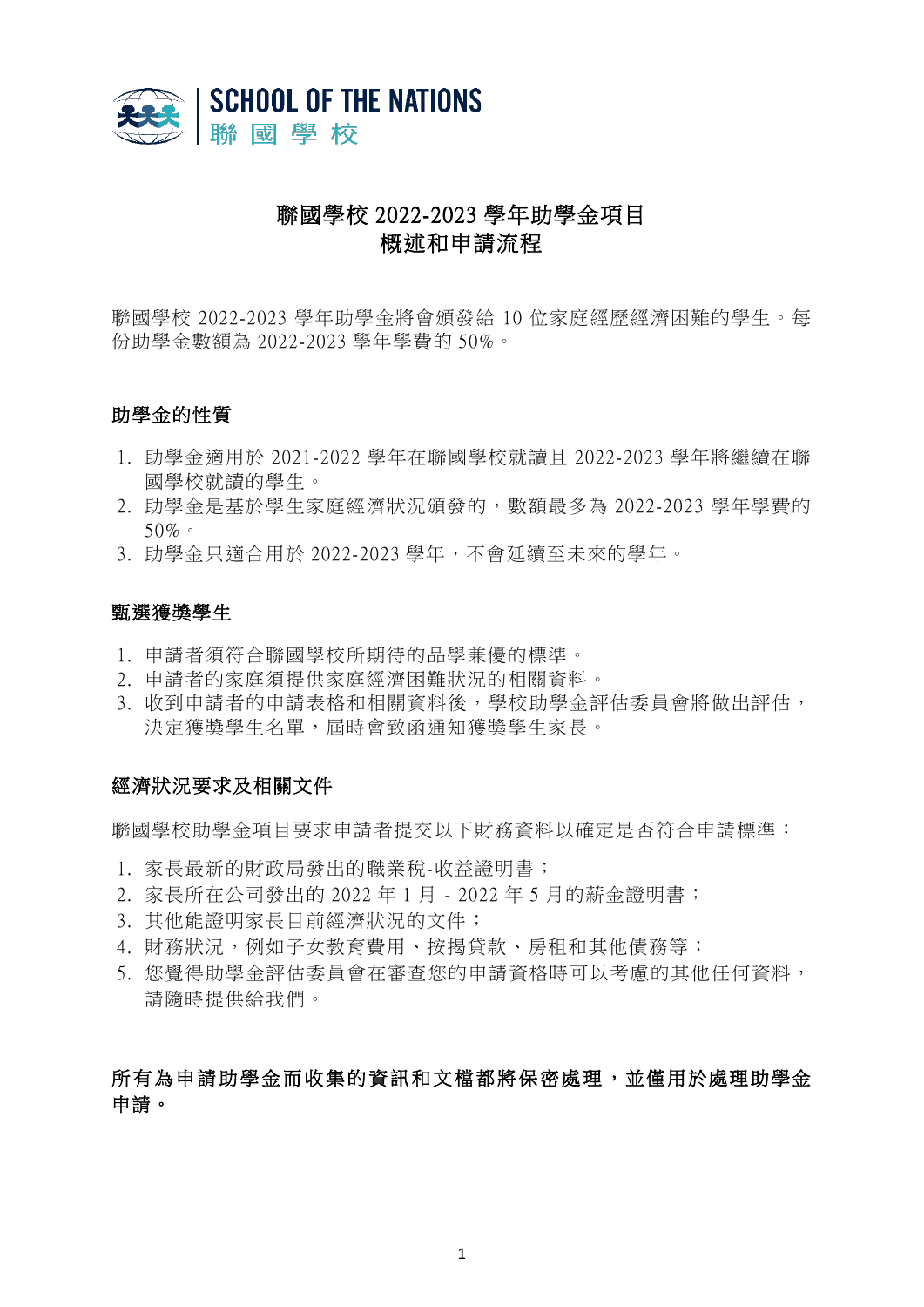# 獲獎學生及其家長或監護人的責任:

- 1. 家長或監護人必須提供正確無誤的家庭經濟狀況資料。如資料及聲明作假或 資料不完整,聯國學校有權取消頒發助學金 。
- 2. 助學金名單公佈後,獲獎學生需在一周內確認是否接受。
- 3. 助學金數額基於學費金額計算,學生家長或監護人還需為學生提供助學金之 外的費用支出,包括午餐、校服、出行以及與學校教育教學活動相關的費用。
- 4. 為確保助學金持續頒發,獲獎學生須展現出符合聯國學校所期待的品學兼優 的標準。
- 5. 助學金評估委員會將會評估助學金獲獎學生在該年度每學期的表現,決定是 否繼續頒發助學金。

有興趣申請助學金的家庭請提交:

- 1. 助學金申請表格
- 2. 經濟狀況要求的相關文件
- 3. 經濟狀況聲明

## 申請表及文件提交截止時間為 2022年6月 20日下午5點,請提交到:

澳門氹仔米尼奧街 聯國學校 助學金評估委員會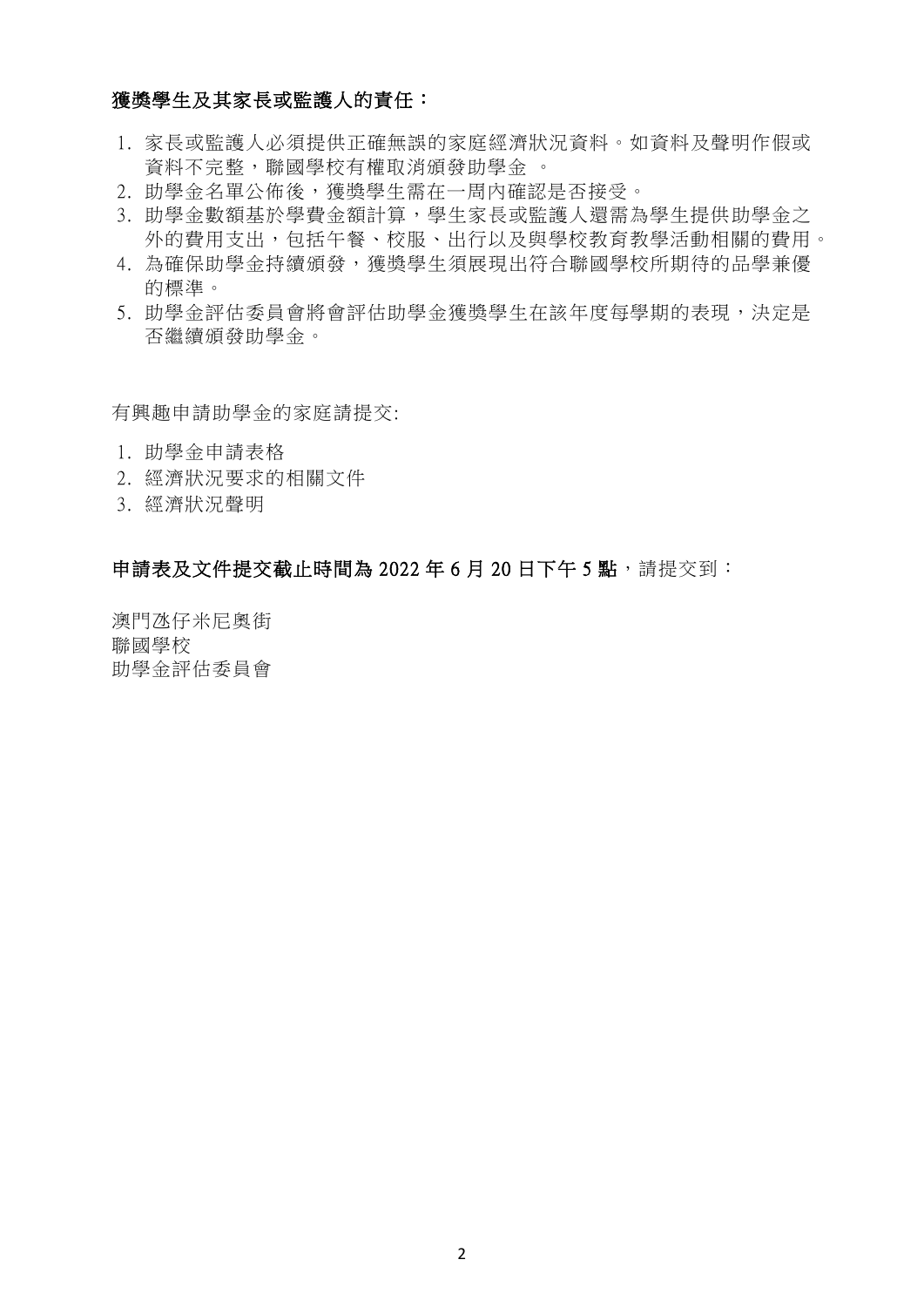

# **School of the Nations Scholarship Program for the School Year 2022–2023 Overview and Application Process**

The School of the Nations Scholarship Program 2022-2023 offers a maximum of ten (10) scholarships to our students whose families demonstrate financial need. The scholarship will cover 50% of the tuition fee for the academic year 2022-2023.

### **Nature of the scholarship**

- 1. The scholarships are open to students enrolled at the School of the Nations for the 2021- 2022 academic year, and will continue their enrollment in the 2022-2023 academic year.
- 2. The need-based scholarship covers 50% of the annual tuition fee for the 2022-2023 academic year.
- 3. The scholarship is for the tuition fees for the 2022-2023 academic year only and not for subsequent years.

### **Selection of Awardees**

- 1. Candidates must demonstrate academic and character excellence expected of students of the School of the Nations.
- 2. Candidates' families must demonstrate financial need.
- 3. After reviewing applications and all information submitted, scholarship award decisions will be made and applicants will be informed by postal mail. The School's Scholarship Committee oversees the selection process.

## **Financial Requirement and Documents**

The School of the Nations Scholarship Program requires applicants to submit the following financial information and documentation to determine eligibility for a Scholarship:

- 1. Copy of parent's/parents' latest Income Certificate from the Financial Services Bureau of Macau.
- 2. A statement from parent's/parents' current employment stating monthly income from January 2022 – May 2022.
- 3. Other documents that demonstrate parent's / parents' current financial situation.
- 4. Financial obligations, i.e. educational payments for children, monthly payments on loans (mortgages, rental and other debts).
- 5. Please feel free to provide any other information you would like the Scholarship Committee to review in considering your application.

ALL INFORMATION AND DOCUMENTATION COLLECTED FOR THE SCHOLARSHIP APPLICATION PURPOSE WILL BE TREATED WITH CONFIDENTIALITY AND USED SOLELY FOR THE PURPOSE OF PROCESSING THE SCHOLARSHIP APPLICATION.